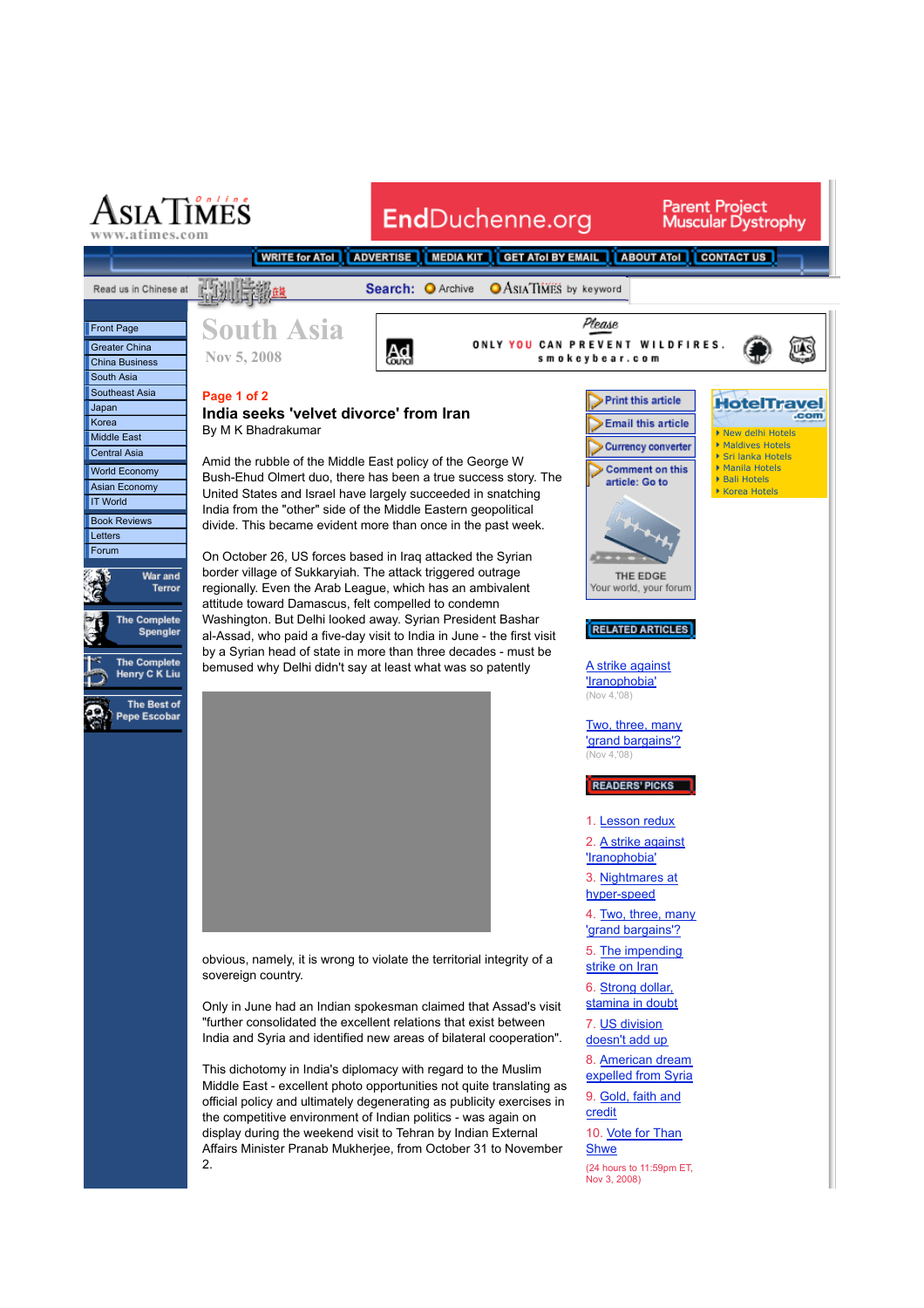## **Kashmir issue in focus**

Mukherjee's visit was badly timed. Only a few weeks had passed since Delhi hosted two visits by the Israeli and US army chiefs, Avi Mizrahi and George Casey, to the Indian state of Jammu and Kashmir in a clear policy departure from past practice. The visits marked a quantum leap in US-Israel-India security cooperation. It provoked some sharp comments in the official Iranian media about Delhi opening the door to Israeli and US involvement in the "Kashmir problem" against the backdrop of the Islamic militancy in the adjoining Pakistani tribal areas and in Afghanistan.

Just four days before Mukherjee arrived in Tehran, the Tehran Times newspaper, which is credited with reflecting Iranian thinking, featured an article roundly condemning the Indian stance on the Kashmir issue. Titled "The Black Day of Kashmir - 61 years of pain", the article was ostensibly meant to coincide with the anniversary of the Indian military intervention in Kashmir on October 27, 1947, which it called "one of the darkest chapters in the history of South Asia".

The article amounted to an unvarnished endorsement of the Pakistani point of view. It said, "India continues to defy the world by denying Kashmiris their inalienable right to determine their destiny ... The atmosphere of tension in India-Pakistan relations has engendered instability and insecurity in South Asia. The urgency of the situation and the need to resolve the dispute as soon as possible cannot be over-emphasized ... The world's Muslims will always stand by the Kashmiris until they succeed in their struggle to attain the right to self-determination."

The lengthy article recalled Iran's "deep-rooted spiritual and cultural bonds with the people of Kashmir" and went on to fondly underscore that in Tehran, Kashmir is known as "Little Iran" - *Kashmir-Iran-e-saghir*.

Such rhetoric on the eve of a foreign minister-level visit from India hardly served the purpose of a "curtain-raiser", except to warn Delhi in advance that it cannot be business as usual in Iran-India relations and that the chill in bilateral ties and the dissipation of mutual understanding must not be lightly taken as a mere hiccup. Simply put, if Delhi's intention was to project a semblance of normalcy in India's relations with Iran and to create a favorable impact thereby on Muslim opinion in India, Tehran decided it would not play ball.

Washington and Tel Aviv must be quietly chuckling. Up until some three years ago, there was a constant refrain in India-Iran political exchanges - that their relationship constituted a factor of peace and stability in the region. But the mantra was completely lacking in the pronouncements of the two sides during Mukherjee's visit. The two countries are drifting apart.

## **Indian naval deployment**

Mukherjee candidly admitted that "in this changing context, we need to look at India-Iran relations afresh". Indeed, that "context" is dramatically changing. A fortnight before the visit, Delhi deployed for the first time ever a warship in the Persian Gulf region, which will operate in close coordination with the Western navies under the North Atlantic Treaty Organization (NATO) in the region.

Mukherjee assertively said in Tehran, "India has a natural and abiding stake in the safety and security of the sea lanes of communication from the Malacca Strait to the Persian Gulf."

But Delhi didn't consult Tehran beforehand. Delhi instead approached Oman for assistance in berthing facilities for its warship. Tehran, meanwhile, views the Western naval

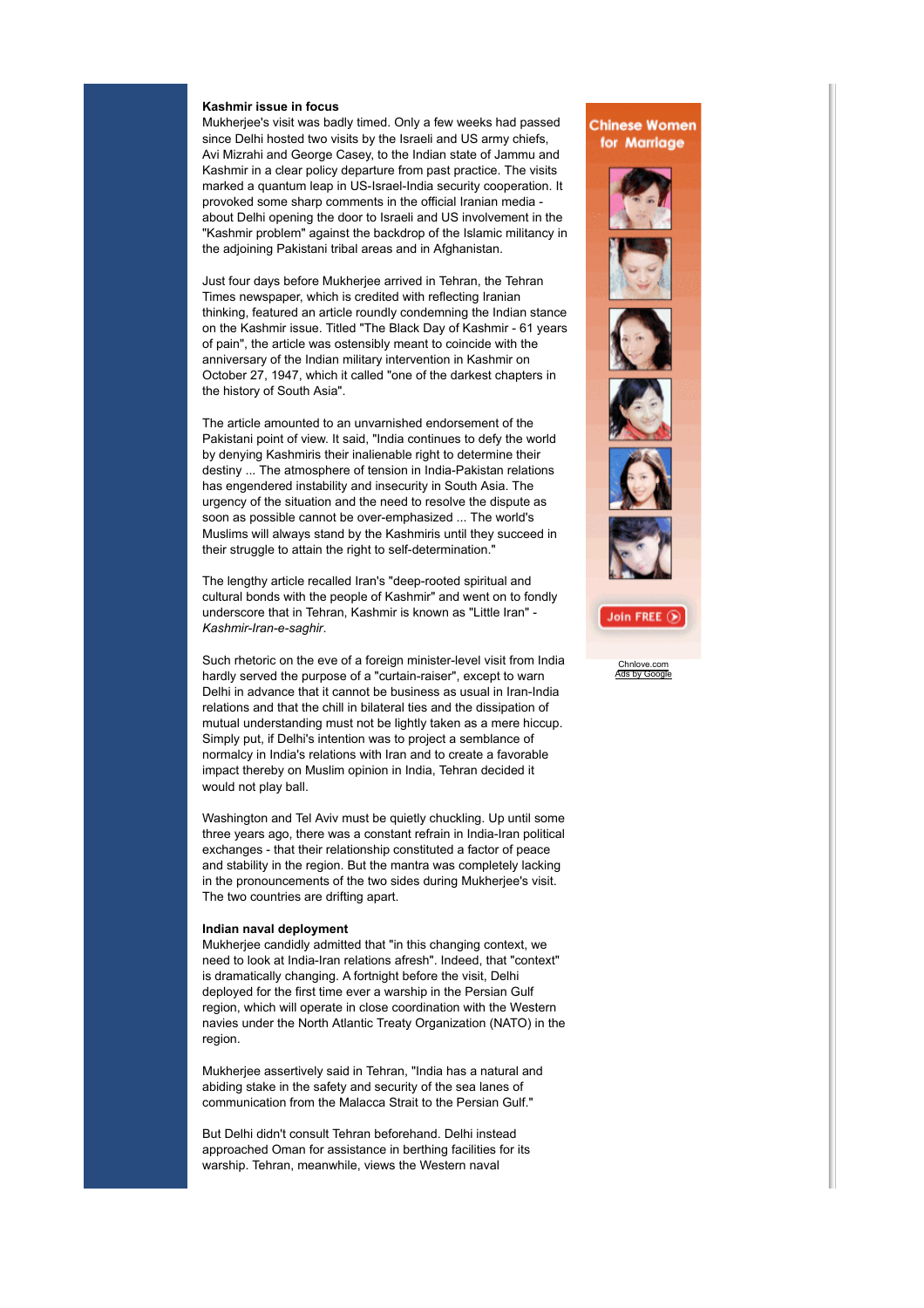deployments in the Persian Gulf with alarm. Last week, Iran's Deputy Foreign Minister Manuchehr Mohammadi criticized the expansion of NATO to the east and called on regional governments to "distance themselves from competitive and hostile policies".

Tehran would have most certainly noted Delhi's decision to host a large-scale naval exercise with the US along India's western coast in late October in which the nuclear-powered American aircraft carrier Ronald Reagan and US nuclear submarines and frigates participated. Iran has since announced the opening of a new naval base in the southern port of Jask in the eastern part of the Strait of Hormuz. According to the chief of the Iranian navy, Admiral Habibollah Sayari, "With this new naval base, a new line of defense was created in the Persian Gulf. If necessary, we can prevent any enemy from entering the Persian Gulf's strategic area."

Sayari announced that Iran proposed to build yet another naval base to establish "an impenetrable line of defense at the entrance to the Sea of Oman". He added, "If the enemy goes insane, we will drown them at the bottom of the Indian Ocean and the Sea of Oman before they reach the Strait of Hormuz and the entrance to the Persian Gulf." Curiously, the Iranian announcement coincided with the consultations of Indian National Security Advisor M K Narayanan in Oman regrading an Indian proposal that the sultanate provide berthing facilities for the Indian warship deployed in the region.

Though Mukherjee's visit to Tehran ended on Sunday, it has not yet been revealed whether President Mahmud Ahmadinejad received him. A call on the Iranian president - and, perhaps Supreme Leader Ali Khamenei - was customary for visiting Indian foreign ministers in the halcyon days of the India-Iran strategic partnership. In another sign of the change in the Iranian mood, Tehran "downgraded" the Joint Economic Commission with India. Mottaki is no longer its co-chairman, as is the practice with Iran's other major interlocutors and partner countries.

Thus, a series of icebergs has been lately slicing through the hull of the Titanic that used to be the grand old India-Iran "strategic partnership". A disaster was waiting to happen ever since India voted against Iran at the International Atomic Energy Agency three years ago following US President George W Bush's entreaties with Indian Prime Minister Manmohan Singh.

## **Pipedream of energy cooperation**

At the root of it lies unprecedented US-Israeli interference in India's Iran policy. Such interference is nothing new since the early 1990s, when Delhi established diplomatic relations with Israel. Delhi skillfully navigated the relationship with Iran, despite the robust growth of ties with Israel on a parallel track.

However, things began changing three to four years ago as Indian foreign policy in the region began getting more "security-centric" and Israel was elevated as a pivotal relationship. Today, in the

**Continued 1 2**